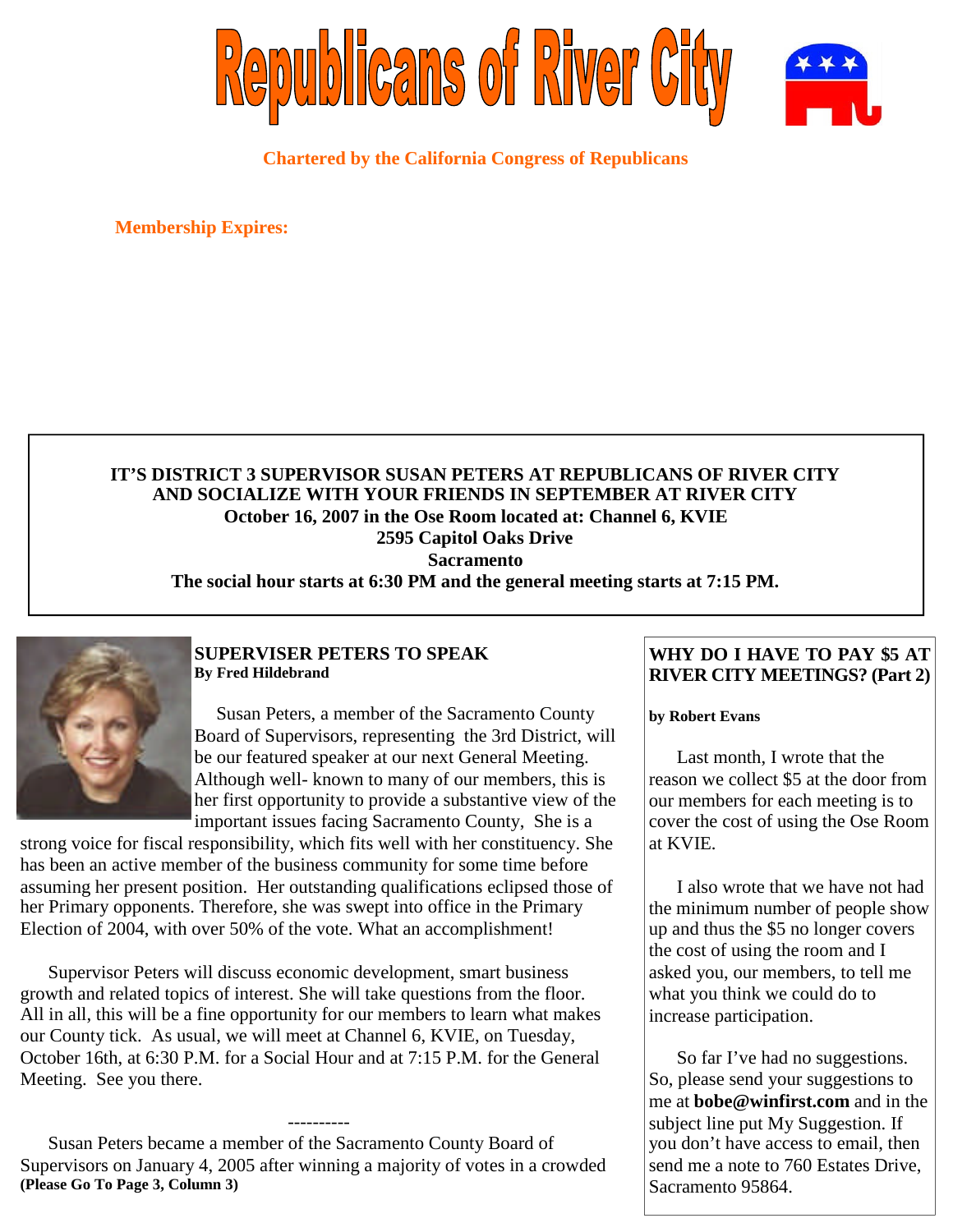# **MESSAGE FROM CRAIG MACGLASHAN Page 2**

(Craig MacGlashan, Chairman of the Sacramento County Central Committee sent us this email message. We think it is a very good summery of last California Republican Party conventions speeches.)

The weather was warm, the setting was beautiful, and the politics were entertaining for the delegates to the California Republican Party Convention in Indian Wells. In the shadow of the nearby mountains, there was a battle for the hearts and minds of California Republicans.

I went to the dinner on the first night of the Convention thinking that it would be just another evening of bland speeches. I was soon proven wrong. The lead-off speaker was Governor Schwarzenegger, and he called for the Party to reach out to independent and moderate voters in order to increase registration and win elections. He stated that the majority of California Republicans support his actions on "global warming" and his plan for reforming health care in California, and he called on the Party to follow his lead. He called on the California Republican Party to be a "center-right" party. His remarks were warmly received by many, but not all.

I do not know if he intended to do so or not, but Rick Perry, the Governor of Texas, who spoke after Governor Schwarzenegger, contradicted many of Schwarzenegger's remarks and set the debate. Speaking with a with an obvious Texas drawl, Perry delivered a speech that was as fiery as Schwarzenegger's was smooth and polished. Perry argued that the Republican Party will prosper by returning to its conservative roots and standing firm on its conservative principles. He openly denounced "global warming" as a myth. Perry's

speech was as much "pep rally" as it was a speech. His speech was enthusiastically received by many, but not all.

On Sunday morning, the last day of the Convention, the keynote speaker was State Senator Tom McClintock. He was openly critical of the Governor and the Governor's comments about post-partisanship. The themes of his remarks were the same as Governor Perry's - the Party will prosper by a returning to its conservative principles.

I cannot say who won the philosophic battle that was waged in the desert, but it made the convention far more interesting than I had anticipated. I am proud to be a member of a Party that includes both Governors Schwarzenegger and Perry and Senator McClintock. I also believe that at the end of the day, no matter on which side of this debate we stand, we must work for the election of Republicans of all stripes because the alternative is "group think," the "nanny state," and the philosophy of pessimism and defeat.

**Craig S. MacGlashan, Chairman, Sacramento County Republican Central Committee**





**Honorable Roger Niello**

## **END OF LEGISLATIVE SESSION AGAIN HIGHLIGHTS NEED FOR REDISTRICTING REFORM**

#### **By Assemblyman Roger Niello**

How I love the end of the legislative session! The fact that it's over means that hard-working, taxpaying, law-abiding Californians are once again safe from the onslaught of often unnecessary new laws and regulations. Aside from that fact, I love the end of the legislative session for the sheer entertainment value that it provides. To the untrained eye, the session can appear to be confusing, chaotic, and even frightening. But no matter how you slice it, those of us with a ringside seat, the entertainment of it all can be quite amusing. There is an element of the chaos of the end of the session due to just simple procrastination, but as with many problems in the legislature, the chaos would likely diminish if the legislature would give up the power to draw their own district lines.

Mark Twain famously noted that those who are interested in the law or sausage should never watch either being made. During the last six days of the legislative session this year, members of the legislature were expected to make yes or no decisions on several hundred bills with very little or no time to actually read the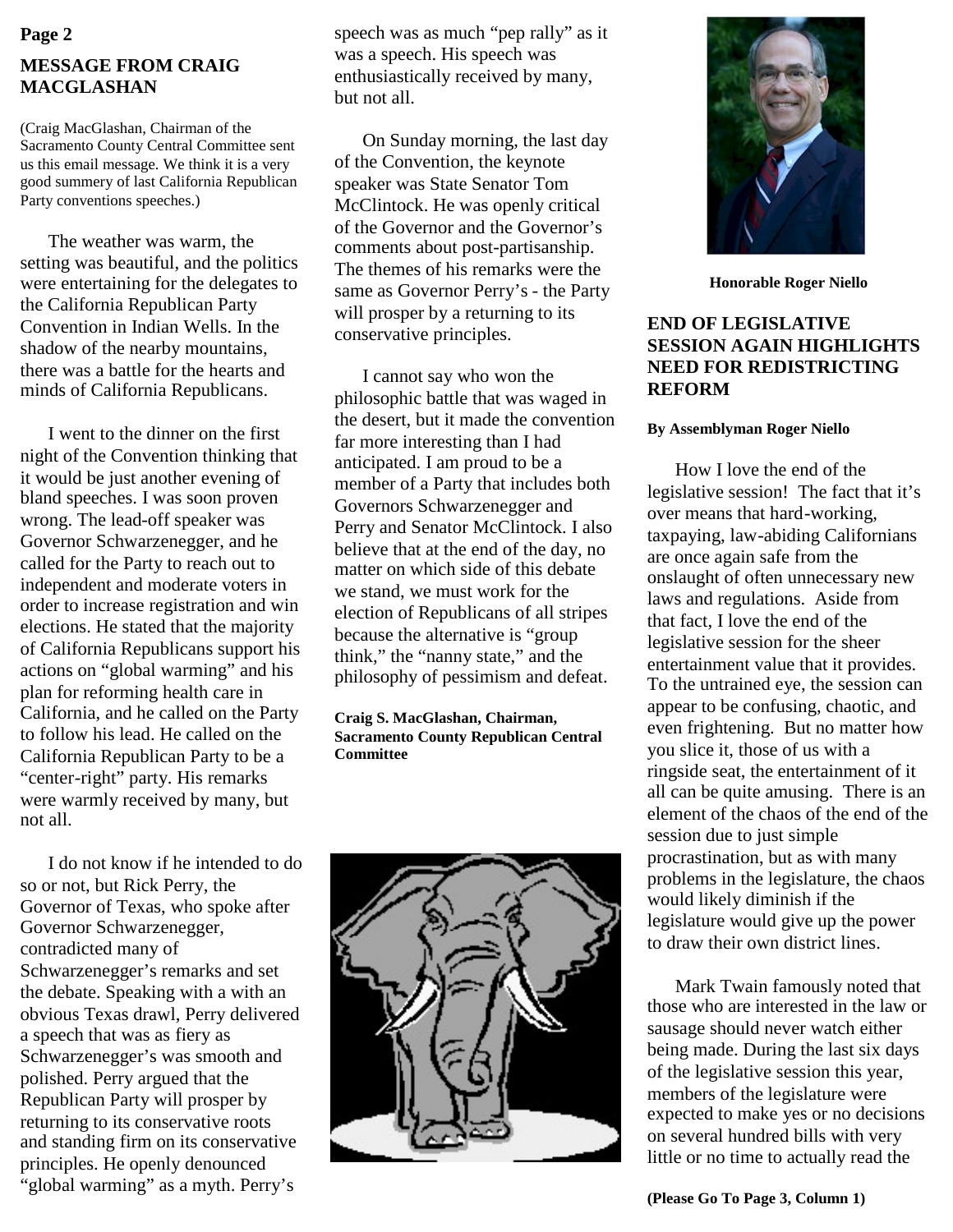# **END OF LEGISLATIVE SESSION AGAIN HIGHLIGHTS NEED FOR REDISTRICTING REFORM (Cont.)**

contents of the bills. On the last night of the session that adjourned at 3:26 am, over 100 bills were taken up on the floor of the Assembly in just over a few hours. In some cases, bills were amended just prior to being taken up on the floor of the Assembly, with little to no time for debate, no committee hearing, and nothing more for members of the legislature to rely on than a quickly drafted bill analysis done by a blearyeyed legislative staffer.

As the legislative session wrapped up its work for the 2007 legislative year, I was quoted in a Sacramento Bee article that maybe… "it should be illegal to have so much fun." While I made the statement as the hour grew late one evening on the floor of the Assembly, I realized later that maybe there's something to that statement. Maybe all of this last minute shenanigans of the legislature should be illegal. While I could introduce a bill that would try to tinker with the legislative process, the fact of the matter is that it wouldn't see the light of day. After all, in the legislature, the majority controls the process of making laws and probably wouldn't go along with anything that took that power away. Yes indeed, larger reform is necessary.

Current redistricting law allows the legislature to draw its own district lines every 10 years. As a result, the legislature drew district lines in 2001 that were largely uncompetitive. The current map is a legislature-designed carving of California that protected incumbents at all costs. In fact, in 2006, only 7 of the 153 legislative and congressional districts in California were considered

competitive, and in the past three election cycles, only 4 out of the 459 total legislative and congressional races did the seat change hands.

While the problems that the current redistricting scheme have created for crafting good policy have been well documented, I believe that the current state of non-competitive legislative districts also contributes to the chaos that occurs during the last week of the session. Many times, bills get negotiated and redrafted at the  $11<sup>th</sup>$  hour simply because the legislature is under no pressure to craft sensible policy during the session. If legislators are under no pressure to do anything because they really don't have to work to win reelection, there is little incentive to work together to draft good legislation. In the past few years, it has taken the existence of a ballot initiative or even the threat of a ballot initiative for the legislature to act on major policy initiatives. Entrenchment in the legislature has removed all incentive for legislators to work together to draft good policy for California and enact that policy in an open and fair manner.

Unfortunately, the legislature has once again this year failed to put a measure on the ballot to change our system of redistricting. We still have time before the next round of redistricting, but that time is running out. We must continue to work toward passing reforms that turn redistricting powers over to an independent citizens' commission, and includes the drawing of congressional district lines that does not give the Legislature veto powers over the commissions work. Until we do what it takes to empower the people to pick their representatives rather than the politicians picking their voters will we be able to change this chaotic mess that is the end of the legislative session.

# **SUPERVISER PETERS TO SPEAK (Cont.)**

primary March 2004 thereby avoiding a November runoff election.

Since entering office, she has been a strong advocate for economic development and smart business growth to generate investment opportunities and good jobs for Sacramento County. She serves on a number of boards including the Sacramento Area Council of Governments, the Sacramento Transportation Authority where she served as chair during 2006, and the Sacramento Area Flood Control Authority where she currently holds the position of vice chair.

Her career started in banking and she later was Treasurer beside her now late husband Peter McCuen at McCuen Properties. While serving as Board Chair for the Sacramento Metropolitan Chamber of Commerce, she was a forceful voice for business and private enterprise in the region. At the chamber she worked to locate Raley Field in West Sacramento and was the founding Chair of the Chamber's "Perspectives" program, an annual conference hosting national and world leaders speaking on topical subjects. She currently serves as Board Chair of the Leland Stanford Mansion Foundation which restored the historic home of California's eighth governor.

### **REPORT ON SAC STATE COLLEGE YOUNG REPUBLICANS**

#### **By Kara Greene, President**

On behalf of the executive board, I'm proud to announce our protest of an "Inconvenient Truth" as part of Constitution Week, was a huge success. The planning and participation of more than twenty Republicans, new faces and seasoned

**(Please Go to Page 4, Column 1)**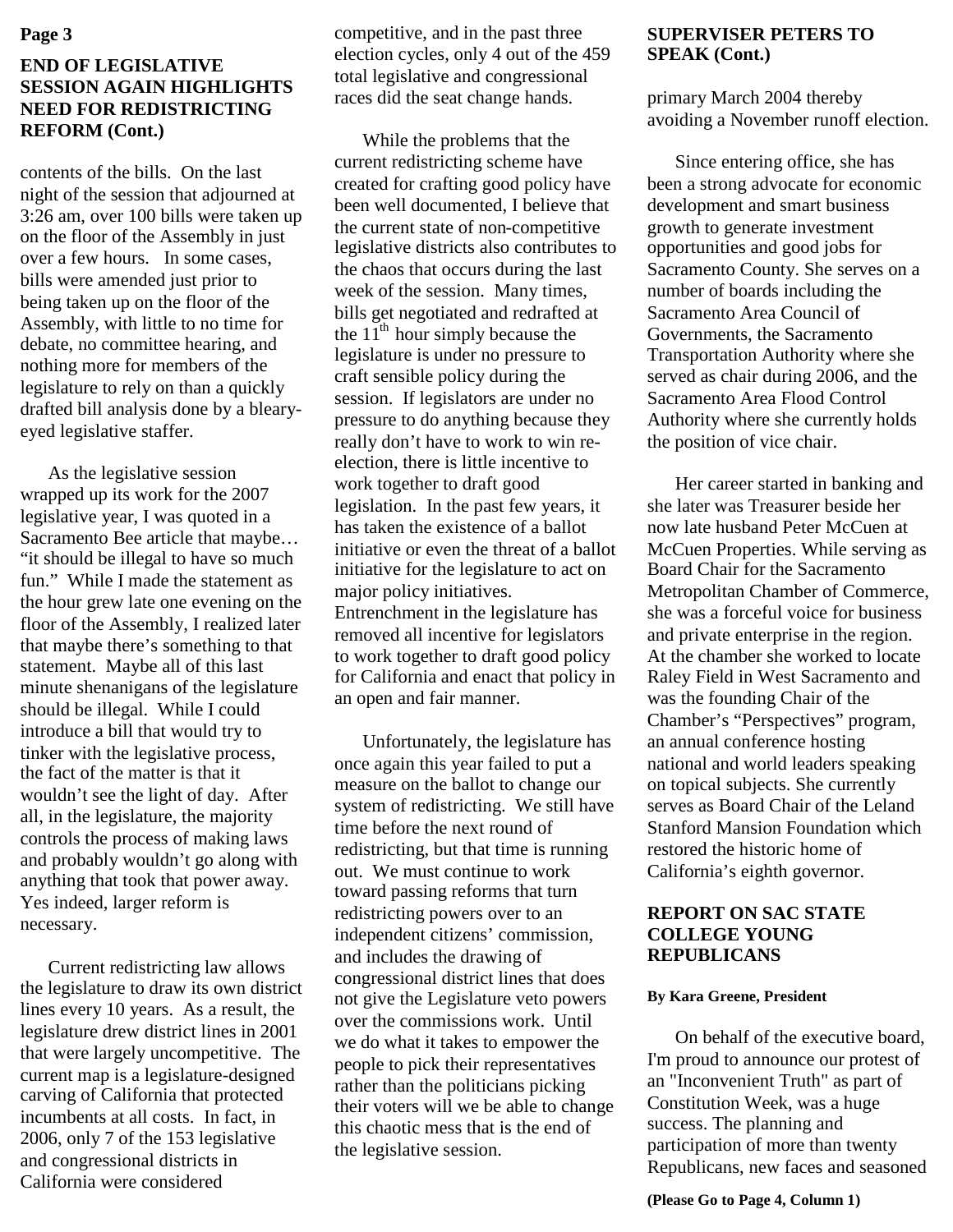# **REPORT ON SAC STATE COLLEGE YOUNG REPUBLICANS (Cont.)**

veterans alike, came together smoothly last night.

Prior to the event, an angry representative from the College Dems and myself squared off regarding the protest on the studentrun radio station, KSSU. The College Republicans walked away winners from that experience! Also, we were interviewed by the State Hornet during the event. Expect a write-up in next week's edition.

Regarding recruitment: Great job! I spoke with six students who were interested enough in our club to sign up on our sheet and grab a flier.

You all did a great job holding posters, defending our right to be heard on campus and encouraging right-minded students to come over and say hello. This is our first big wave this semester. I don't know about you, but I can't wait to keep rocking the boat! Photos will be posted this weekend on the website.

A special thanks to Pacific College Republicans and the handful of local Republican Club representatives! Your presence was welcomed, appreciated and noted! (Republicans of River City attending the event were President Carl Burton and Brian Villanueva).

I'll see you all at our next meeting, THURSDAY at 6 p.m. in the student union, (meet every Thursday) when we'll begin planning our next big event! Check the scrolling announcement television for exact room location.

Thanks again!

**Kara Greene President, College Republicans at Sacramento State University**

# **ON THIS DATE IN OCTOBER**

October 1, 1973 - Richard Cavazos is promoted by President Richard Nixon to be the first Hispanic Brigadier General in the U.S. Army; in 1982 President Ronald Reagan made him the first Hispanic four-star General.

October 7, 1868 - Republicans denounce Democratic Party's national campaign theme: "This is a white man's country: Let white men rule."

October 10, 1871 - Following warnings by Philadelphia Democrats against blacks voting, African-American civil rights activist Octavius Catto is murdered by a Democratic Party operative; his military funeral was attended by thousands.

October 14, 1890 - Birth of President Dwight David Eisenhower.

# **Republicans of River City Board of Directors:**

Carl Burton, President Marian Higdon, Director 1st Vice President Fred Hildebrand, Director Betty Axup, 2nd Vice President Mary Pearson, Director William Chan, Membership Secretary Al Rogel, Director Robert Evans, Treasurer Carey Stirling, Director Paul Green, Past President Barbara Sullivan, Director George Bradshaw, Director Florin Ciuriuc, Associate Director Richard Eigenheer, Director Marko Mlikotin, Associate Director Ed Gorre, Director

# **HAVE A LAUGH OR TWO**

# LIFE AFTER DEATH:

"Do you believe in life after death?" the boss asked one of his employees? "Yes sir" the new employee replied. "Well, then that makes everything just fine," the boss when on. "After you left early yesterday to go to your grandmothers funeral, she stopped in to see you."





Volume 2007, Issue 10 P. O. Box 1635 Carmichael, CA 95609-1635

Editor: Robert Evans Telephone 359-5741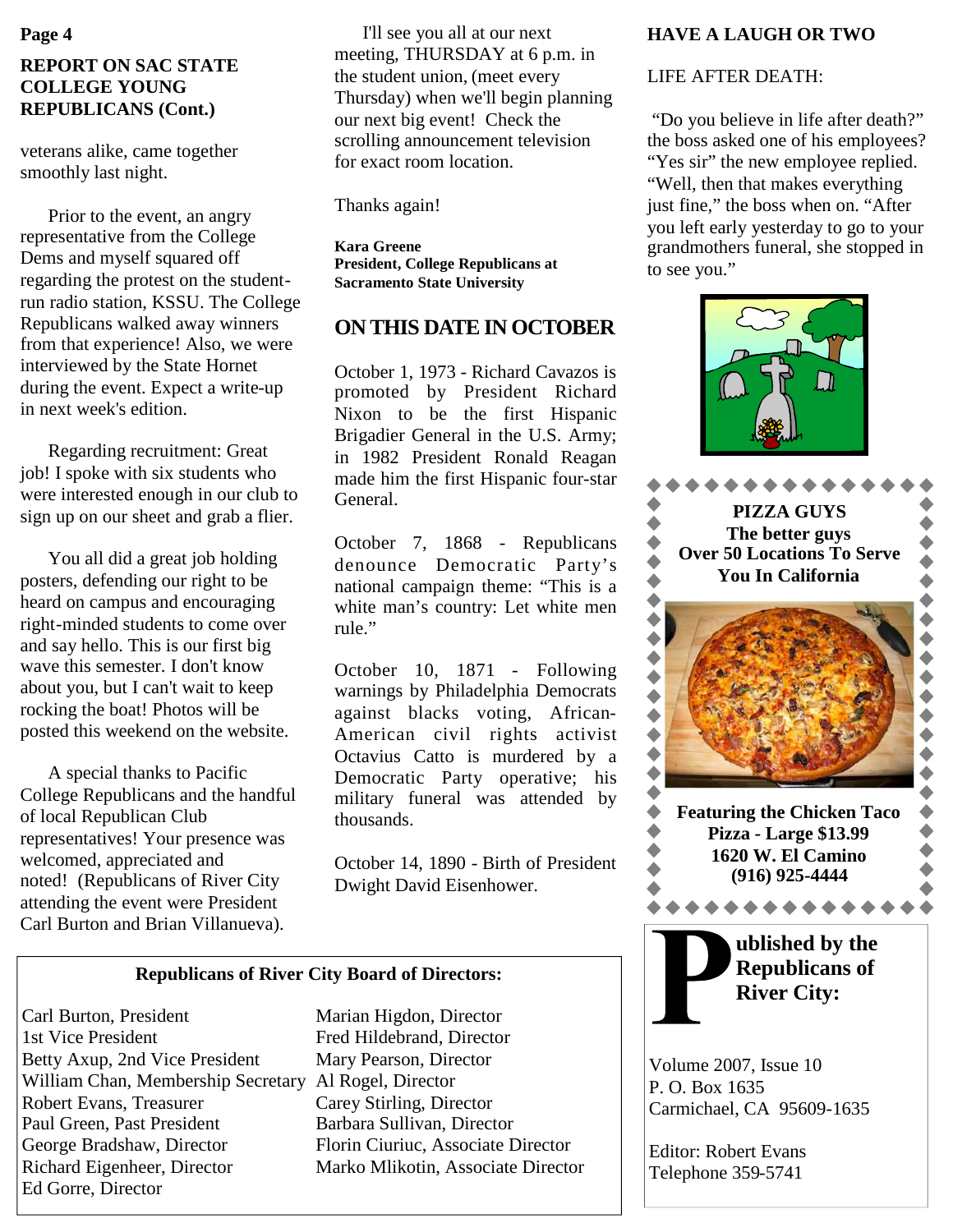

**Carl Burton, President**

## **WE PUT A VOTER REGISTRATION "WIDGET" ON OUR WEB SITE**

#### **by Carl Burton**

We put a voter registration "widget" on Republicans of River City web site: http://www.rrcgop.org.

What is a computer widget? They are basically small computer applications that are used on web sites or on your personal computer that allows you to access different forms of information, like local sports scores, to check the weather, to register to vote and lots more.

Online voter registration has already empowered millions of people to register to vote. But most people are still not aware that they can use the Internet to fill out their voter registration form.

We have already checked with the California and the National Republican Party headquarters and they haven't designed a widget for use on a Republican web site. I'm trying to raise the necessary funds so we can have a Republican widget but lacking the necessary funds, I asked our RRC board to approve the use of Rock the Vote's voter widget.

Rock the Vote is a non-profit, non-partisan organization, founded in 1990. Their mission "Is dedicated to protecting freedom of expression and empowering young people…".

The benefit for Republicans of River City is that a person registering to vote can opt-in to receive information from RRC, and Rock The Vote will give us the name and email of everyone who registers from our Internet web site. (This will allow us to send a personal email thanking them for registering, and in the days before the election reminding Republicans to vote.)

The board gave their approval so now if you move or know of someone who needs to register to vote they can go to our web site (http//www.rrcgop.org) and fill out the necessary voter information.

--------- The question (Measure B) before the voters living in the Del Paso Heights School District, Grant Joint Union High School District, North Sacramento School District and Rio Linda Union School District is: Shall the districts, with a seven-member governing board consisting of one member residing in each of seven trustee areas elected by the registered voters of the entire unified school district?

Republicans of River City endorsed Paul R. Green, Jr. for election from district area Three and urge all of our members living in the area to vote for him. We want to encourage our members to ask their friends and neighbors living in area to also vote for Paul.

Other Republican candidates running are Janis R. Green from District One, Michelle Rivas from District Two, Craig Deluz, Patrick Kemp and Bob Bastian from District Four, Harry Block and Richard Standley from District Five, Roger Westrup from District Six and Carolyn Moore from District Seven.

Assemblyman Roger Niello and Sheriff John McGinness endorsed Measure B and are urging a YES vote on the measure.

### **HEALTH CARE REFORM: A MISSED OPPORTUNITY FOR REPUBLICANS**

#### **by Christopher Angle**

At this time, it does not appear likely that a compromise health care reform bill will come out of the special legislative session on health care reform. However, this one issue illustrates why the Republicans are the permanent minority in this state.

People are dissatisfied with the health care system in this state, and for good reason. Costs continue to rise each year, and many are worried that they are just one serious illness away from bankruptcy. Furthermore, costs can be expected to go up even further as the population ages and increases the demand for medical services. Some polls have put the public dissatisfaction with the current health care system at 70%. The response to this angst from the Democrats and the Governor was to produce two competing health care plans. Meanwhile, the response from the Republicans was to oppose both plans without offering a credible alternative, thereby signaling to the electorate that Republicans think the current system is just fine.

This is not a viable strategy if the Party hopes to move out of its permanent minority status in this state. It is understandable that Republicans would be uncomfortable responding to a problem that does not have an obvious market-based solution. However, it is a simple fact is that increased health care costs will require some sort of government intervention and spending. There are certain diseases (such as diabetes) for which it is simply not profitable for private insurance companies to cover. Many of these diseases are starting to impact an increasing percentage of the population. It is not

**(Please Go To Page 6, Column 1)**